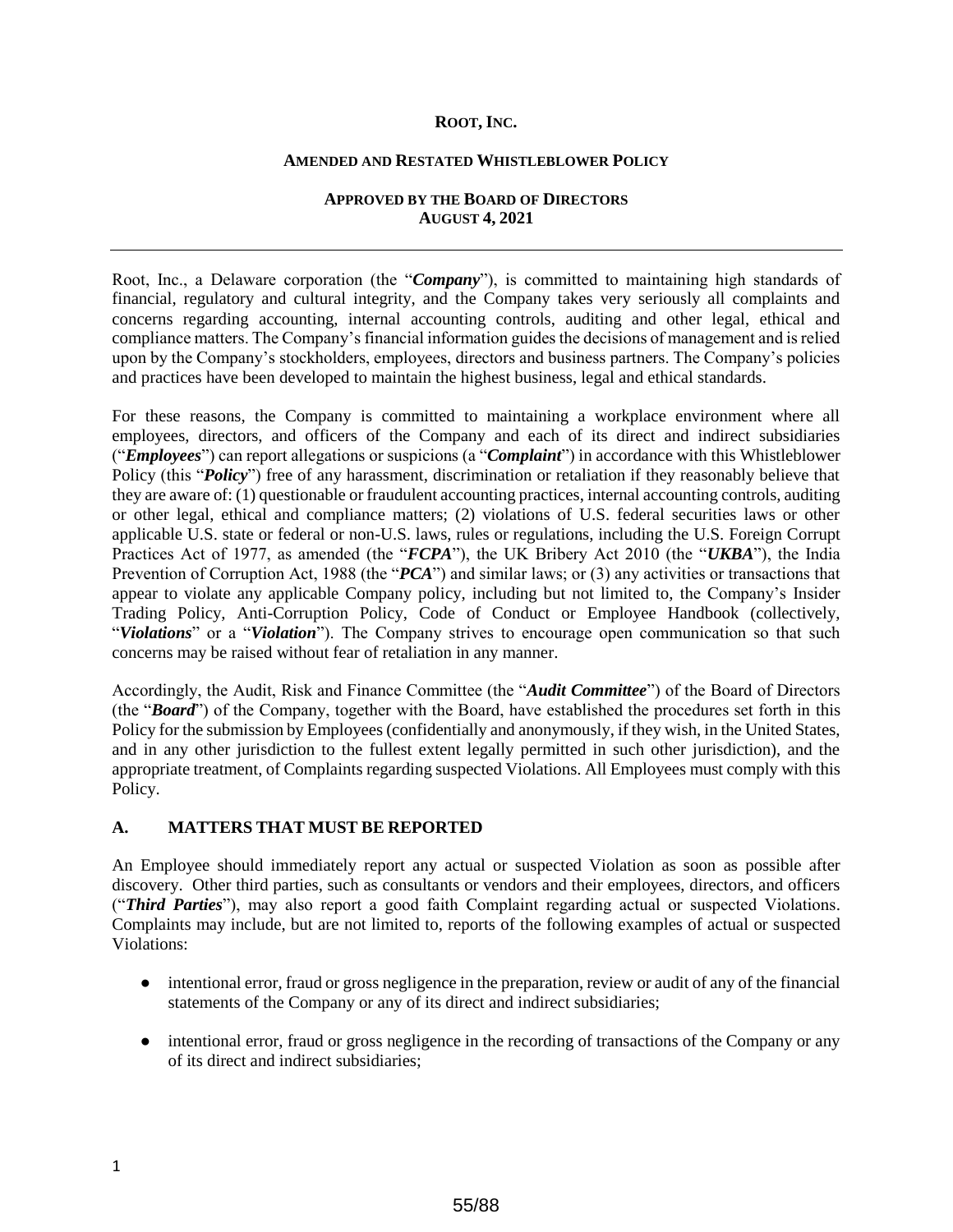- intentional noncompliance with the internal and reporting controls of the Company or any of its direct and indirect subsidiaries;
- significant deficiencies or material weaknesses in the internal or reporting controls of the Company or any of its direct and indirect subsidiaries;
- violations of the rules and regulations of the U.S. Securities and Exchange Commission (the "*SEC*") that are related to accounting, internal accounting controls and auditing matters;
- fraud against investors, securities fraud, mail or wire fraud, bank fraud or fraudulent statements to management, outside auditors, the SEC or members of the investing public; or
- violations of any applicable Company policy, including but not limited to, the Company's Insider Trading Policy, Anti-Corruption Policy, Code of Conduct, or Employee Handbook or U.S. federal securities laws or other applicable U.S. state or federal or non-U.S. laws, rules or regulations, including the FCPA, the UKBA, the PCA and similar laws.

Failure to report these matters to the Company, the appropriate government agency (including the SEC) or any relevant law enforcement agency may result in disciplinary action, up to and including termination.

Timeliness is critical because, as with all investigations, evidentiary material may deteriorate, disappear or otherwise become harder to discover or less useful as time passes. Employees should provide as much detail as possible regarding dates, times, places, names of people involved in any way, actions or inactions, statements made or the identity of other evidential matter.

# **B. RECEIPT OF COMPLAINTS**

1. Employees should submit Complaints regarding a suspected Violation in one of the following ways:

- $\bullet$  via electronic mail to the Company's General Counsel at jon@joinroot.com;
- via electronic mail to the Audit Committee at auditcommittee@joinroot.com;
- online via www.lighthouse-services.com/joinroot;
- by phone via the hotline at **855-930-0002**;
- via regular mail to the Company as set forth above; or
- if the Employee is not willing or able to submit the Complaint to the Company by one of the foregoing methods, the Employee may submit concerns directly to the SEC or other government agency.
- 2. Third Parties may submit Complaints regarding a suspected Violation by mail or email as follows:

Root, Inc. Attn: General Counsel 80 E. Rich Street, Suite 500, Columbus, Ohio 43215 jon@joinroot.com

3. The methods of submitting Complaints will be published on the Company's external and internal websites in such manner as the General Counsel, in consultation with the Audit Committee, deems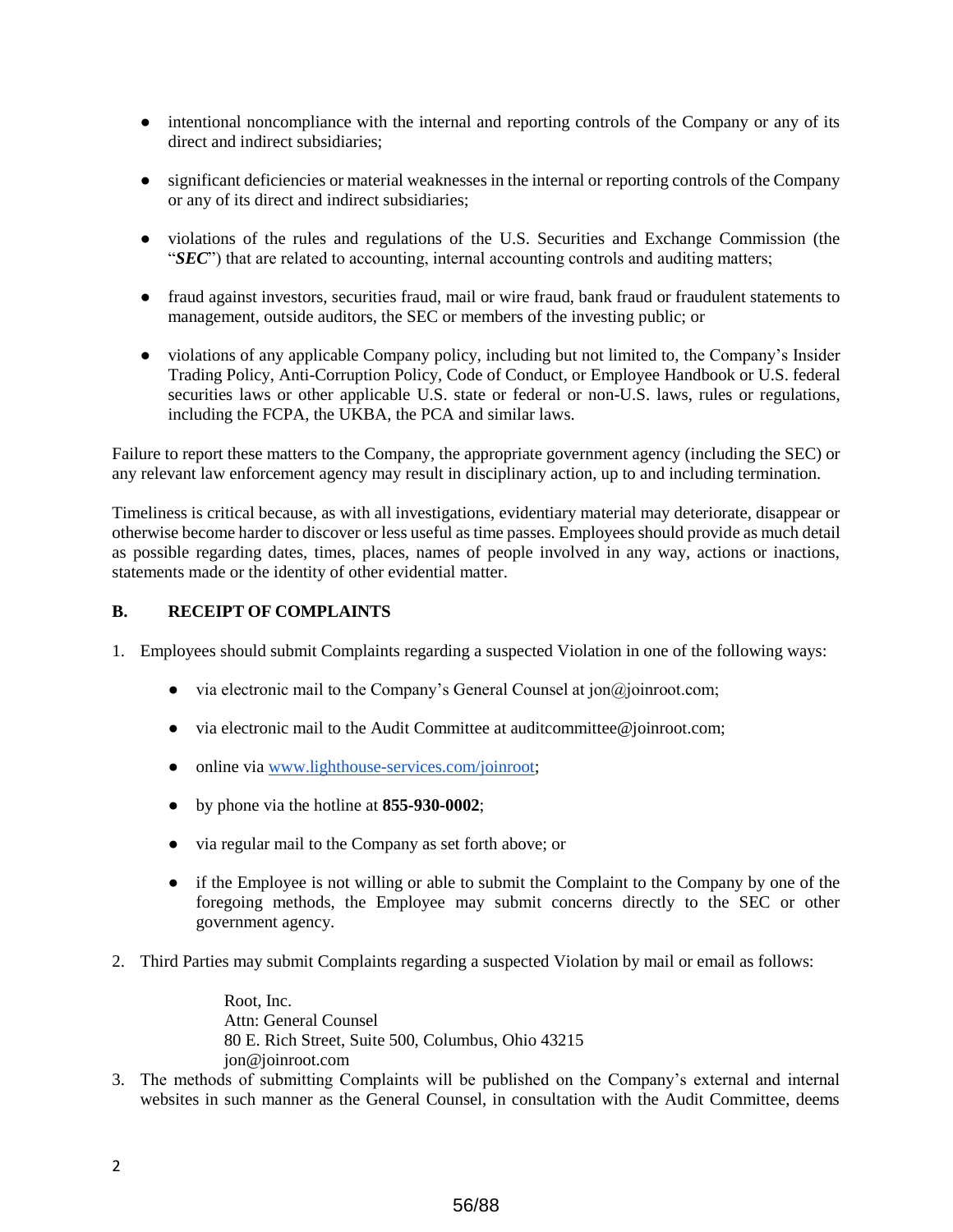appropriate. The Company will emphasize to Employees that each of the methods of submitting Complaints listed above may, to the extent permitted under applicable local law, be used anonymously and that such Complaints will be treated confidentially to the extent possible. The Company will periodically confirm that the email addresses and third-party hotline number listed above are functioning as intended.

# **C. TREATMENT OF COMPLAINTS**

The General Counsel and Vice President of Compliance will coordinate the assignment, investigation and management of all Complaints received by the Company in the following manner:

- 1. All Complaints regarding accounting, internal accounting controls or auditing matters will be managed by the General Counsel and the Corporate Legal team, who will engage such other parties (*e.g.*, members of the Company's Finance Department or outside advisors) as deemed appropriate. These Complaints will be entered on an accounting and auditing matters log, which will include, among other things: (a) information regarding the date the Complaint was received; (b) a description of the Complaint; (c) the submitter (if provided); and (d) the status and disposition of an investigation of the Complaint. The Company will respond to the sender to acknowledge receipt of the Complaint within a reasonable period of time following receipt, if the sender supplies sufficient contact information to enable a response.
- 2. All Complaints regarding other legal, ethical and compliance matters, including matters related to violations or potential violations of any applicable Company policy, including but not limited to, the Company's Insider Trading Policy, Anti-Corruption Policy, Code of Conduct, or Employee Handbook, or U.S. federal securities laws or other applicable U.S. state or federal or non-U.S. laws, rules or regulations, including the FCPA, the UKBA, and the PCA, will be managed and logged separately by the Compliance team. These Complaints will be forwarded to the appropriate person or department for investigation (*e.g.*, Compliance, People, or Information Security), unless the General Counsel deems other treatment is necessary (*e.g.*, if a Complaint involves a finance employee or an executive officer).
- 3. The General Counsel and Vice President of Compliance, as the case may be, will provide the chair of the Audit Committee with a quarterly report of all Complaints that appear to report suspected or actual Violations, as well as an update on pending investigations. The Audit Committee may request individualized treatment for any Complaint and may assume the direction and oversight of an investigation of any Complaint.
- 4. Confidentiality will be maintained to the fullest extent possible, consistent with applicable law and with the need to conduct an adequate review. The Company may grant access to records related to Complaints to regulatory agencies and other parties as the Company deems appropriate. Company documents that are covered by the Company's attorney-client and/or work-product privileges should not be shared with a regulatory agency or any other third party unless the General Counsel has consented in writing to sharing them externally.
- 6. In all cases where the Company substantiates a Complaint of a Violation, prompt and appropriate corrective action will be taken by management and, if appropriate, the persons responsible will be disciplined. For any Complaints for which the investigation was overseen by the Audit Committee, the Audit Committee will oversee any required corrective action. An Employee may be subject to disciplinary action, which may include the termination of his or her employment, if the Employee fails to cooperate in an investigation or deliberately provides false or misleading information during an investigation. The specific action that will be taken in response to a substantiated Complaint will depend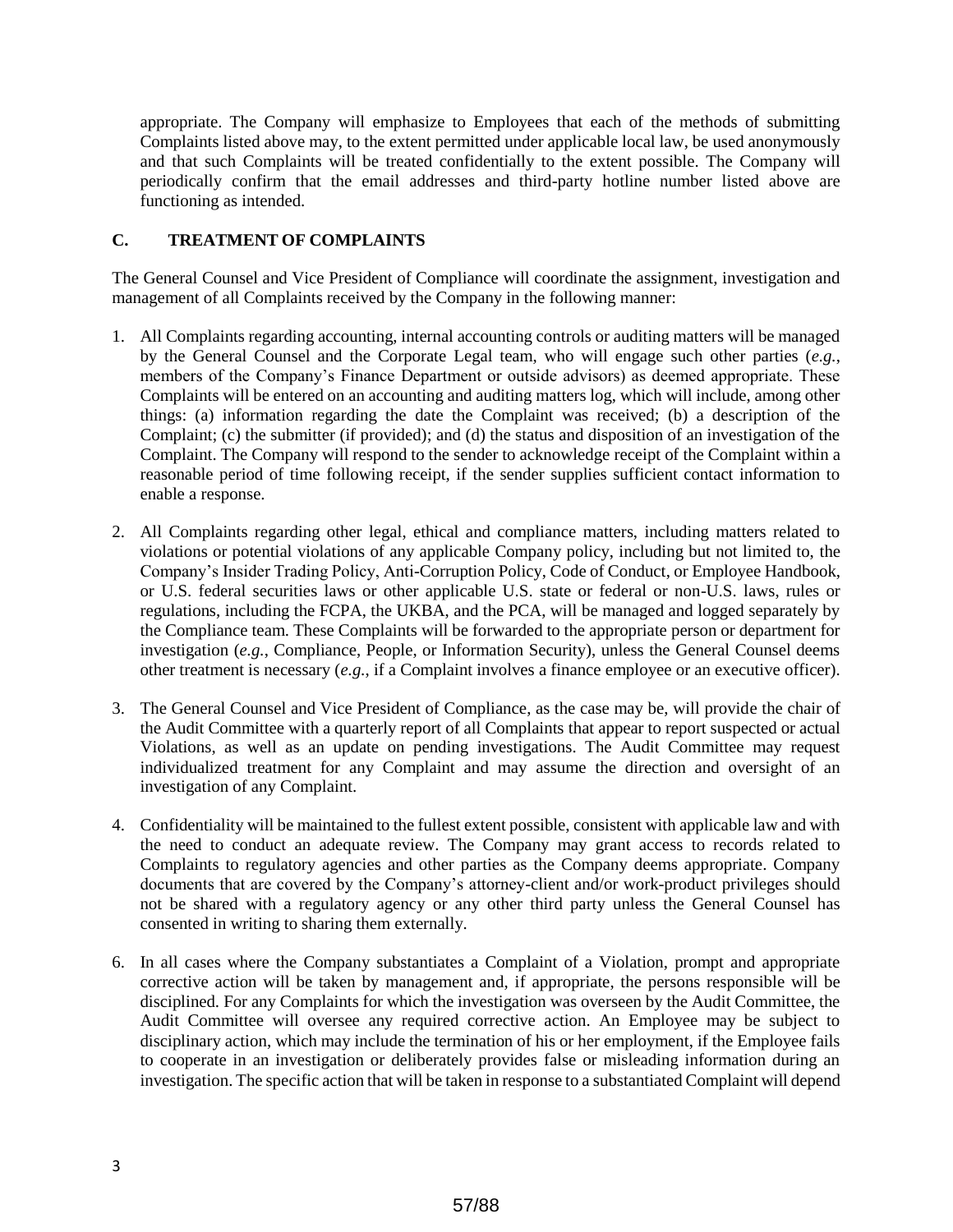on the nature and gravity of the conduct or circumstances reported and the sufficiency of the information provided.

- 7. Reprisal, threats, retribution or retaliation in any way against any person who has in good faith made a Complaint to the Company or to a government agency, or against any person who assists in any investigation or process with respect to such a Complaint, is strictly prohibited. Employees who believe that they have been subjected to any discrimination, retaliation or harassment for having submitted a good faith Complaint under this Policy, or participating in an investigation relating to such a Complaint, should immediately report the concern to the General Counsel, the Vice President of Compliance, any of their supervisors, the Audit Committee Chairperson, online (www.lighthouse-services.com/joinroot) or via the hotline (855-930-0002**)**. Any report that such discrimination, retaliation or harassment has occurred will be promptly and thoroughly investigated by the General Counsel. If such a report is substantiated, appropriate corrective and disciplinary action will be taken, up to and including termination of employment for those individuals that engaged in the harassment or retaliation. Employees may also file a complaint of such discrimination, retaliation or harassment with the federal Occupational Safety and Health Administration.
- 8. The General Counsel, the Vice President of Compliance or the Audit Committee will, to the extent appropriate, report the results of any investigation regarding a Complaint, including any corrective actions taken, to the person making the Complaint, if the sender provided sufficient contact information to enable a response, maintaining the anonymity of the person making the Complaint to the fullest extent possible and to the extent permitted under applicable law.

## **D. RETENTION OF COMPLAINTS**

The General Counsel and the Vice President of Compliance will retain copies of all Complaints, logs and other related documentation as required under applicable law and pursuant to Company policy.

# **E. ADDITIONAL REPORTING INFORMATION**

The Company endeavors to operate highly transparently and wants to be made aware of alleged wrongdoings and to address them as soon as possible. We encourage you to first address your concerns to the Company by following the procedures outlined herein, so that the Company may conduct its own internal investigation and take corrective action as quickly as possible. Among other things, the Company may choose to self-report certain matters to government or other agencies. However, nothing in this Policy is intended to prevent or in any way discourage any Employee from directly reporting information to law enforcement agencies when an Employee has reasonable cause to believe that a violation of a law or regulation has occurred, and Employees remain free to make such reports. A Complaint may be submitted to law enforcement agencies instead of, or in addition to, a Complaint directly to the Company under the procedures outlined herein.

## **F. MODIFICATION**

The Company may modify this Policy at any time without notice. Modification may be necessary, among other reasons, to maintain compliance with applicable laws, rules and regulations and to accommodate organizational changes.

### **G. QUESTIONS**

For further information, please refer to the Company's applicable policies, including but not limited to, the Insider Trading Policy, Anti-Corruption Policy, Code of Conduct or Employee Handbook. Any questions